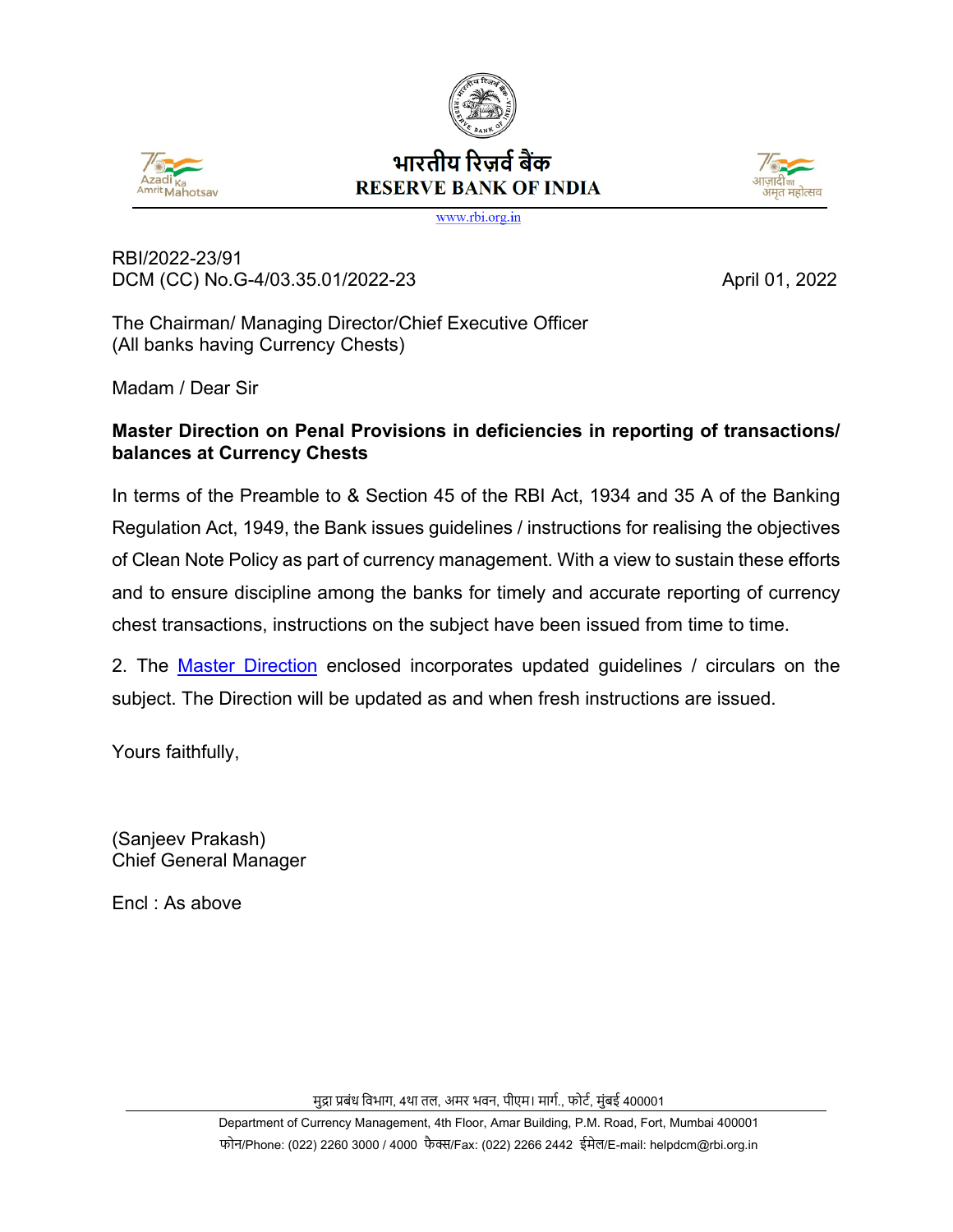#### <span id="page-1-0"></span>**Master Direction on Penal Provisions in reporting of transactions/ balances at Currency Chests**

#### **1. Reporting Procedure**

#### **1.1Reporting of Currency Chest Transactions**

The minimum amount of deposit into / withdrawal from currency chest will be ₹1,00,000 and thereafter, in multiples of ₹50,000.

#### **1.2 Time limit for Reporting**

**1.2.1** The currency chests should invariably report all transactions through CyM – CC portal on the same day by **7 pm**.

#### **1.2.2 Relaxation on account of strike in banks**

Relaxation in the reporting period on account of strike situation will be considered on case-to-case basis.

#### **2. Delayed Reporting / Wrong Reporting / Non-Reporting of Currency Chest Transactions**

#### **2.1 Levy of penal interest**

#### **2.1.1 Delay in Reporting**

In the event of delay in reporting currency chest transactions, penal interest at the rate indicated in paragraph 4 of this circular shall be levied on the **amount due** from the chest holding bank for the period of delay. Penal interest shall be calculated on T+0 basis i.e. penal interest shall be levied in respect of transactions not reported by currency chests to the Issue Office on the same business day within the time limit prescribed above.

#### **2.1.2 Wrong reporting**

Penal interest shall be levied in respect of cases of wrong reporting in the same manner till the date of receipt of corrected advice by Reserve Bank. As debits/credits to banks' current accounts are raised on the basis of the transactions reported by the currency chests, penal interest shall invariably be levied in all cases of wrong reporting by the currency chests. It is expected that currency chests would ensure the correctness of figures reported on the CyM - CC portal. Particular care shall be taken to ensure that remittances of fresh notes/re-issuable notes sent to the currency chests from RBI/press are not reported as 'deposit' transactions.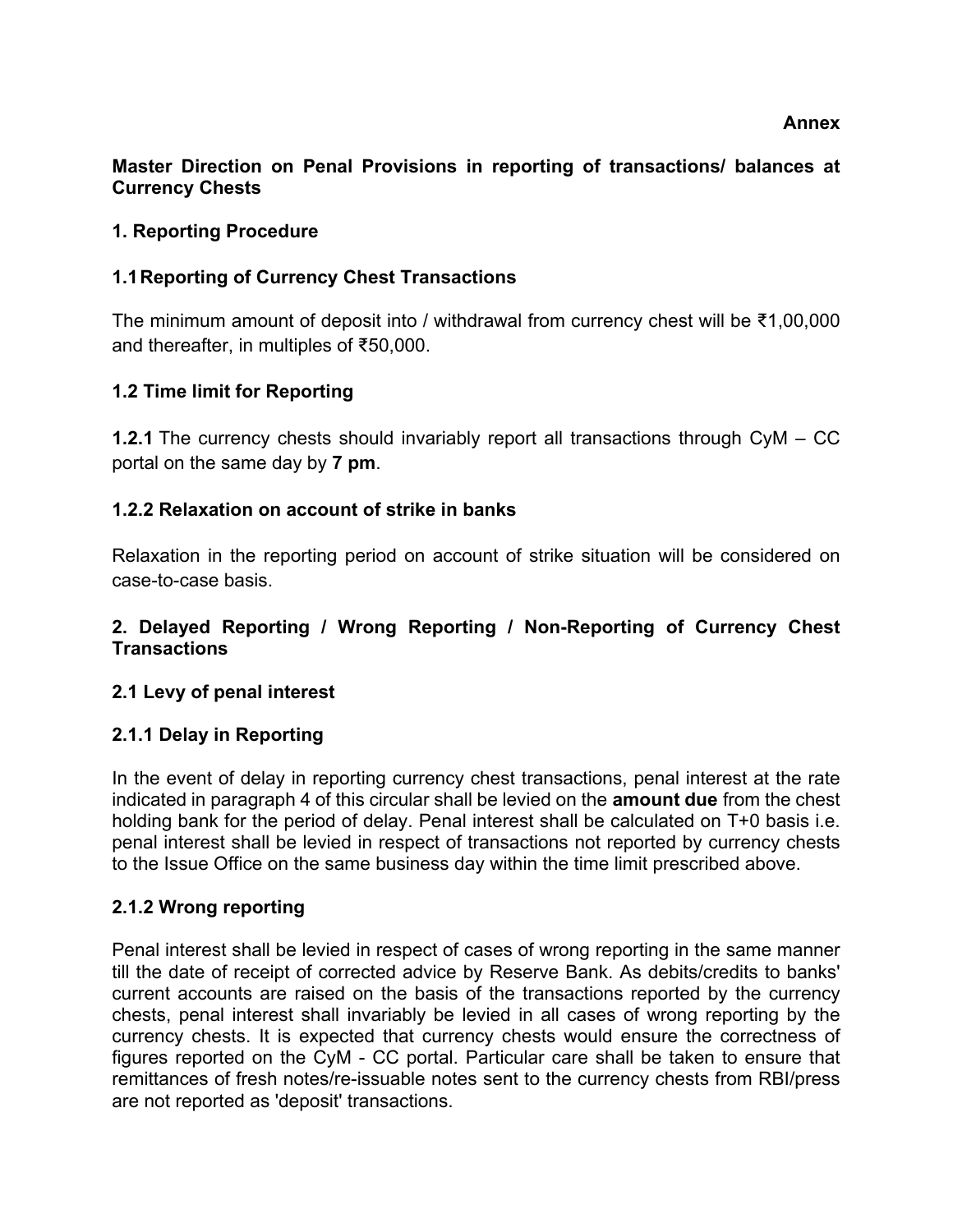## **2.1.3 Inclusion of ineligible amounts in the currency chest balances**

(i) Penal interest shall be levied in all cases where the bank has enjoyed 'ineligible' credit in its current account with Reserve Bank on account of wrong reporting / delayed reporting / non-reporting of transactions.

(ii) Only cash held in the custody of joint custodians and 'freely available' to them is eligible for inclusion in the chest balances. Thus, cash kept for safe custody in sealed covers for whatever reasons/cash in trunks/bins under the lock and key of any official/s other than the Joint Custodians or bearing a third lock put by any official in addition to the two locks of the Joint Custodians is not eligible for being included in the chest balances. If such amounts are included in the chest balances, these shall be treated as instances of wrong reporting and shall attract penal interest at the rate specified in paragraph 4.

(iii) In all the above cases (excepting shortages in chest balances / remittances, shortages due to pilferage / frauds, counterfeit banknotes detected in chest balances / remittances), penal interest shall be levied from the date of inclusion of 'ineligible' amounts in chest balances till the exclusion of such amounts from chest balances.

# **2.1.4 Penal measures for other deficiencies**

Penal measures for shortages in chest balances / remittances, shortages due to pilferage / frauds, counterfeit banknotes detected in chest balances / remittances shall be taken on the basis of prevailing "Scheme of Penalties".

#### **3. Levy of penalty**

#### **3.1 Reporting of soiled note remittances to RBI**

Soiled note remittances to RBI shall not be shown as withdrawal by chest(s). In case such remittances to RBI are wrongly reported as 'withdrawal', a penalty of ₹50,000 shall be levied irrespective of the value of remittance and period of such wrong reporting.

#### **3.2 Reporting of diversions in CyM – CC portal**

All currency chest diversions (both between chests of the same bank and between chests of different banks) have to be reported through 'Diversion Module' of CyM-CC Portal. The CC sending the diversion should initiate the diversion entry. The receiving CC should acknowledge the same. Diversions should not be reported as deposit/withdrawal. A penalty of ₹50,000 shall be levied for any such wrong reporting.

#### **3.3 Delayed reporting where currency chests had "Net Deposit"**

Penal interest at the prevailing rate for delayed reporting of the instances where the currency chest had reported "net deposit" shall not be charged. However, in order to ensure proper discipline in reporting currency chest transactions, a flat penalty of ₹50,000